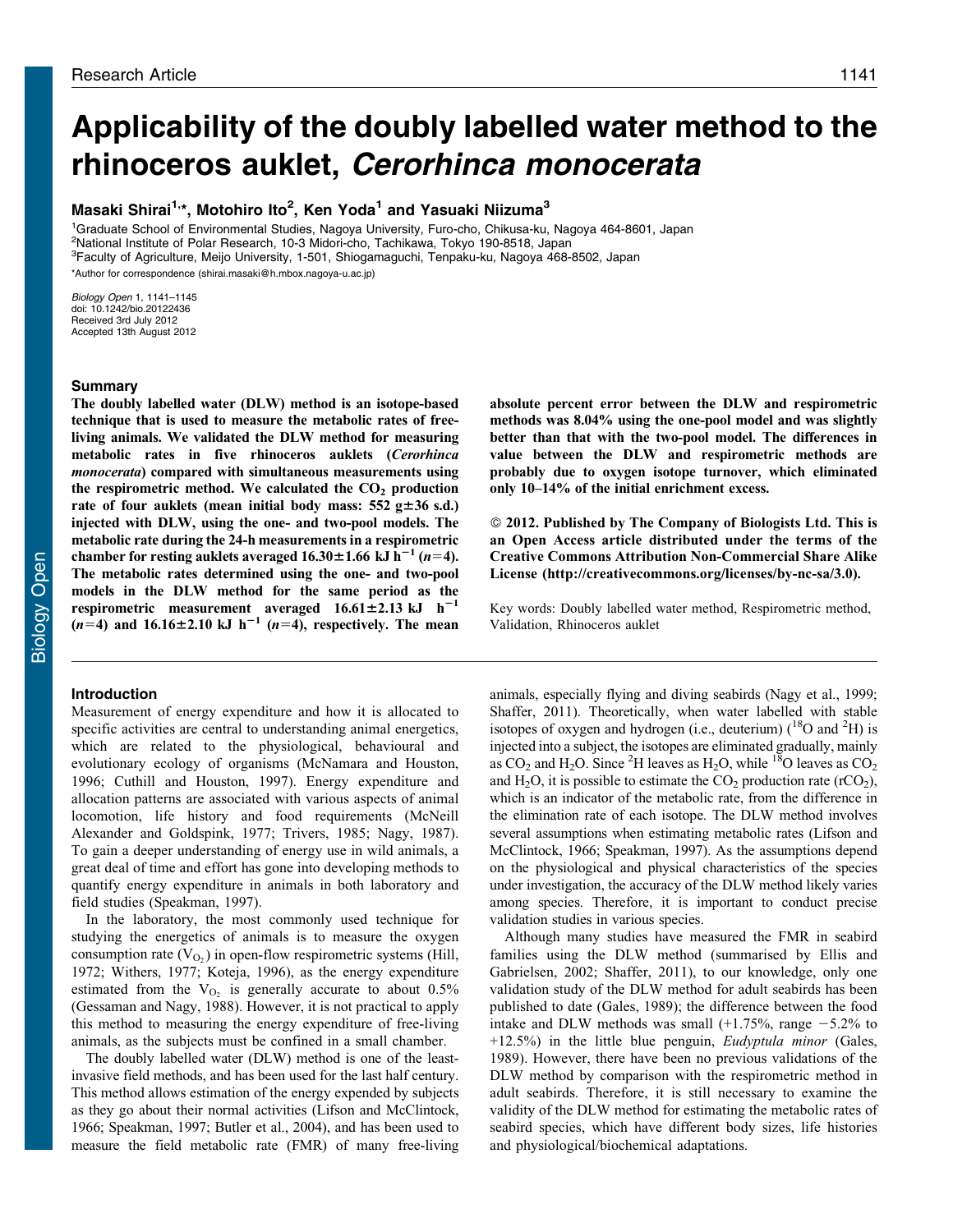Given the lack of knowledge regarding the application of the DLW method to seabirds, we compared the energy expenditure of the rhinoceros auklet, Cerorhinca monocerata, measured using the open flow respirometric method with that obtained simultaneously using the DLW method.

#### Materials and Methods

#### Study site and field work

Our study was conducted on Teuri Island (44°25'N, 141°19'E), Hokkaido, Japan, from 21 June to 3 July 2010. All experiments followed a protocol approved by the Institutional Animal Care and Use Committee of Nagoya University. Ten rhinoceros auklets were captured at night to measure their metabolic rate using both the DLW and respirometric methods and to determine their natural background isotope abundance.

The birds were held in darkened boxes and transported to the laboratory on Teuri Island. After carefully elevating the abdominal skin to avoid injection into the air sacs, five auklets were injected intraperitoneally with DLW containing 10.3 atom-percent 18O (Taiyo Nippon Sanso, Shinagawa City, Tokyo, Japan), 4.0 atompercent <sup>2</sup>H (Isotech, Miamisburg, OH, USA) and 0.9% NaCl. To quantify the injected dose, the syringe was weighed before and after injection on an electrical balance (Mettler-Toledo, Columbus, OH, USA) to the nearest 0.1 mg. After the injection, the bird was placed in a plastic box for 1 h to allow the injected dose to equilibrate [\(Degen et al., 1981](#page-4-0); [Williams and Nagy, 1984](#page-4-0); Król and Speakman, [1999\)](#page-4-0). Then, 1 mL of blood was taken from the brachial or tarsus vein of the bird (initial sample), the initial body mass was measured to the nearest 5 g using a spring balance (Pesola, Baar, Switzerland), and the bird was placed in a metabolic chamber (see below). To reduce the error caused by circadian metabolic rhythm, measurement period was adopted as 24 h ([Speakman and Racey, 1988\)](#page-4-0). Twentyfour hours after DLW injection, the bird was removed from the chamber, weighed immediately (final body mass), and 1 mL of blood was sampled from the brachial or tarsus vein (final sample). The bill depth and head length of each auklet were measured using Vernier callipers  $(\pm 0.05 \text{ mm})$  to determine their sex from the discriminant score ([Niizuma et al., 1999\)](#page-4-0).

Each blood sample was put into a heparinised tube (Nipro Neo-Tube, NT-HE 1000; Nipro, Osaka City, Osaka, Japan) and centrifuged immediately (12 min, 3000 rpm). The serum was then transferred to a 0.5-mL plastic screw-cap vial with O-rings (AGC Techno Glass, Funabashi City, Chiba, Japan) and frozen at  $-25^{\circ}\text{C}$ until isotope ratio analysis.

#### Isotope ratio analysis

The <sup>2</sup>H and <sup>18</sup>O isotope concentrations of the serum and DLW dose samples were analyzed according to the procedure of Shirai et al. using isotope ratio mass spectrometry (IRMS; Hydra 20-20, Sercon, Crewe, UK) [\(Shirai et al., 2012](#page-4-0); [Perks](#page-4-0) [et al., 2000; Yamada et al., 2009\)](#page-4-0). To estimate the enrichment of the dose sample, 0.00207 g of the dose sample was diluted with 0.99059 g of distilled water before analysis ([Speakman, 1997\)](#page-4-0). The serum samples were also diluted six-fold with distilled water by measuring with an electrical balance (Mettler-Toledo) to the nearest 0.01 mg. The enrichment of distilled water was measured using IRMS, as with the diluted serum and dose samples.

The distilled water, diluted serum and dose samples were put into cylindrical tubes and analysed using the water equilibration method ([Horita et al., 1989\)](#page-4-0). Water standards (IA-R501,  $\delta^2 H = +578.53\%$ ; IA-R502,  $\delta^2 H = +1113.56\%$ ; IA-R503,  $\delta^{18}$ O=+107.29‰; IA-R504,  $\delta^{18}$ O=+267.67‰; and IA-R505,  $\delta^{2}$ H=  $-66.9\%$ ,  $\delta^{18}$ O= $-9.45\%$ , relative to Vienna Standard Mean Ocean Water (VSMOW); Iso-Analytical, Crewe, UK) were used to establish calibration curves for normalising the values. Calibration curves were run after every 12 samples. First, for  ${}^{18}$ O analysis, the cylindrical tubes were filled with CO<sub>2</sub> gas and kept at 25˚C for a minimum of 8 h to allow the exchange of 18O between the sample and CO<sub>2</sub> gas. Then, the exchanged CO<sub>2</sub> gas was analysed using IRMS. After analysing the <sup>18</sup>O, the cylindrical tubes were put into mini-vials with a Pt catalyst for <sup>2</sup>H analysis [\(Herd et al., 2000\)](#page-4-0). The cylindrical tubes were filled with hydrogen gas and kept at  $25^{\circ}$ C for at least 36 h to allow exchange between the <sup>2</sup>H sample and hydrogen gas. Then, the exchanged hydrogen gas was analysed using IRMS. Each sample was analyzed in duplicate.

#### Calculations in the DLW method

The plateau and intercept methods was used to determine the isotope dilution spaces for <sup>2</sup>H ( $N_d$ , mol) and <sup>18</sup>O ( $N_o$ , mol), and to estimate total body water, respectively [\(Speakman, 1997](#page-4-0)).  $N_d$  and  $N_o$  were calculated using the general equations:

$$
N_d = \frac{H_{inj} \times (H_i - H_d)}{H_b - H_i}
$$

$$
N_o = \frac{O_{inj} \times (O_i - O_d)}{O_b - O_i}
$$

where  $H_{inj}$  and  $O_{inj}$  represent the respective DLW dose (<sup>2</sup>H or <sup>18</sup>O, mol),  $H_d$  and  $O_d$ represent the isotope concentrations ( ${}^{2}$ H or  ${}^{18}$ O, ppm) in the DLW dose, and  $H_b$ ,  $H_i$ ,  $O_b$  and  $O_i$  represent the isotope concentrations (<sup>2</sup>H or <sup>18</sup>O, ppm) of the background and initial samples, respectively. For each bird, the dilution space ratio  $(R_{dilspace}$ , dimensionless) was calculated by dividing the total body water value obtained from <sup>2</sup>H dilution by the value obtained from <sup>18</sup>O dilution ([Speakman,](#page-4-0) [1997\)](#page-4-0). When the initial isotope enrichment of the body water  $(H<sub>d</sub>$  or  $O<sub>d</sub>$ , ppm) was calculated by the intercept method, we used the following equation (Król and [Speakman, 1999](#page-4-0)):

$$
H_d = anti \ln(\ln(H_{init} - H_b) + k_d) + H_b
$$

$$
O_d = anti \ln(\ln(O_{init} - O_b) + k_o) + O_b
$$

where  $O_{init}$  and  $H_{init}$  are the initial isotope enrichments of body water pool (<sup>2</sup>H or where  $O_{init}$  and  $H_{init}$  are the initial isotope enrichments of body water pool ( ${}^{2}H$  or  ${}^{18}O$ , ppm);  $k_d$  and  $k_o$  are the isotope turnover rate between the initial and final samples (h<sup>-1</sup>, see below). The turnover samples  $(h^{-1}$ , see below). The turnover rates for <sup>2</sup>H and <sup>18</sup>O ( $k_d$  and  $k_o$ , respectively, day<sup>-1</sup>) were determined using the two-sample technique and calculated as follows:

$$
k_d = \frac{\ln(H_i - H_b) - \ln(H_f - H_b)}{t}
$$

$$
k_o = \frac{\ln(O_i - O_b) - \ln(O_f - O_b)}{t}
$$

where  $H_f$  and  $O_f$  represent the respective isotope concentrations (<sup>2</sup>H or <sup>18</sup>O, ppm) of the final samples and  $t$  represents the time interval between the initial and final samples (days) ([Lifson and McClintock, 1966](#page-4-0); [Speakman, 1997](#page-4-0)). Ideally, background isotope levels should be determined for each animal before injection with labelled water ([Speakman and Racey, 1987](#page-4-0)). However, this increases both the handling time and disturbance to the animal. Tatner determined that use of background levels from uninjected birds did not affect the estimated metabolic rate [\(Tatner, 1990\)](#page-4-0). As in other seabird studies (e.g., [Adams et al., 1986](#page-3-0); [Birt-Friesen et](#page-3-0) [al., 1989](#page-3-0); [Hodum et al., 1998; Visser et al., 2000\)](#page-4-0), we determined the natural background isotope abundances in five uninjected adult auklets. The background isotope level averaged 1994.55 ppm (range 1993.89–1995.12 ppm) for  $^{18}$ O and 148.15 ppm (range 145.86–149.90 ppm) for <sup>2</sup> H. We used these mean background levels to calculate the  $CO<sub>2</sub>$  production rate (rCO<sub>2</sub>, mL day<sup>-1</sup>).

There are two main models for calculating the  $rCO<sub>2</sub>$ , i.e., the one- and two-pool models. Compared with the oxygen isotope, the injected hydrogen isotope exchanges reversibly with hydrogen on the exposed amino groups of proteins [\(Culebras and Moore, 1977;](#page-3-0) [Matthews and Gilker, 1995\)](#page-4-0). The estimated body water pool based on the hydrogen isotope dilution is  $3-4%$  greater than the oxygen space because of the reversible exchange ([Schoeller et al., 1986](#page-4-0); [Speakman et al.,](#page-4-0) [1993\)](#page-4-0). There are two ways to address this problem: 1) to ignore the discrepancy and use the oxygen dilution space as a true estimate of the body water pool (onepool model) and 2) to modify the equation so that each turnover is expressed relative to its own dilution space (two-pool model). For the rhinoceros auklet, rCO2 was computed using both the one- and two-pool models of Speakman to evaluate the applicability of the  $rCO<sub>2</sub>$  estimations ([Speakman, 1997\)](#page-4-0). The equations are as follows:

Speakman's one-pool method [\(Speakman, 1997\)](#page-4-0) (equation 7.17):

$$
rCO_2 = \frac{N}{2.078} (k_o - k_d) - 0.0062 \times k_d \times N
$$

Speakman's two-pool method [\(Speakman, 1997\)](#page-4-0) (equation 7.43):

$$
rCO_2 = \frac{N}{2.078} (k_o - R_{dilspace} \times k_d) - 0.0062 \times N \times R_{dilspace} \times k_d
$$

A recent study found that body water pool derived <sup>18</sup>O using the plateau method has the highest correlation with actual amount of body water pool [\(Jacobs et al.,](#page-4-0) [2012\)](#page-4-0). Therefore, in our study,  $N_o$  and  $R_{dilspace}$  determined by the plateau method were used for the calculation of metabolic rates using the one- and two-pool models. To convert units in  $m<sub>LO2</sub>$  day<sup>-1</sup> into energy equivalents, we assumed that 1 mL of  $CO_2$ =25.11 J [\(Gessaman and Nagy, 1988\)](#page-4-0). The water efflux (rH<sub>2</sub>O,  $mL$  day<sup>-1</sup>) is equal to the sum of the water loss from respiration, skin and excreta, and was computed using the turnover rate of  ${}^{2}H$  from the equation of Bevan et al. [\(Bevan et al., 1995\)](#page-3-0) (based on [Nagy and Costa, 1980\)](#page-4-0) as follows: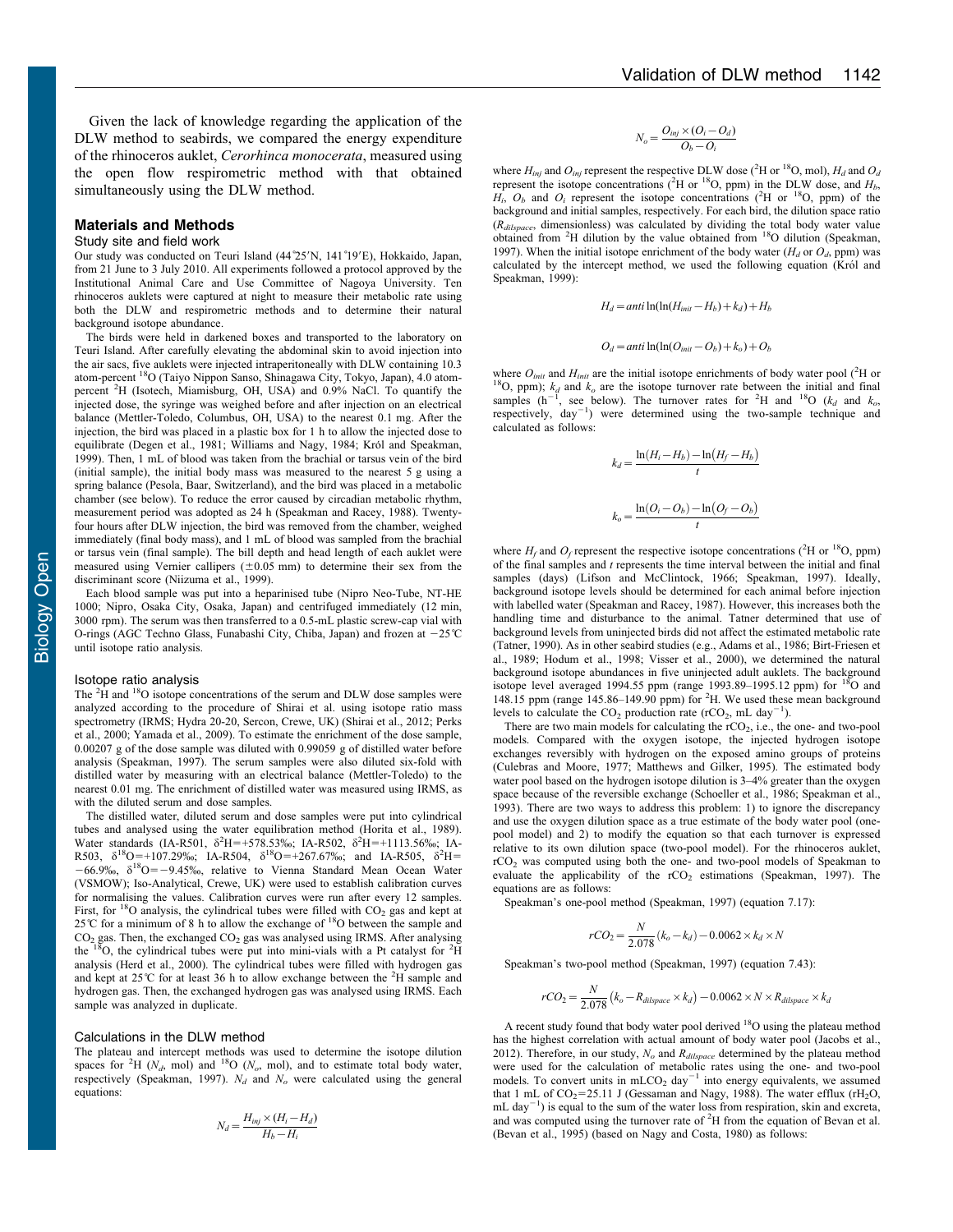$$
rH_2O = \frac{(N_f - N_i) \times \ln[(H_i \times N_i)/(H_f \times N_f)]}{\ln(N_f/N_i) \times t}
$$

where  $N_i$  represents the initial body water pool and is assumed to be  $N_o$  determined by the plateau method, and  $N_f$  represents the final body water pool and is inferred from the final body mass, assuming the same percentage of body mass as measured for the initial body water pool.

#### Respirometric method

The accuracy of the DLW method was evaluated by comparing the estimates of the metabolic rates of adult rhinoceros auklets with the concurrent direct respirometric method for the oxygen consumption rate  $(V<sub>O2</sub>)$ .  $V<sub>O2</sub>$  was measured using an openflow respirometric system consisting of a 20-L acrylic metabolic chamber and an oxygen analyser (Xentra 4100; Servomex, Crowborough, UK). The accuracy of the oxygen analyser was better than 0.02% over the entire (0–100%) range of oxygen concentration. The metabolic chamber was submerged in a thermostatic water bath and maintained at 22.3°C $\pm$ 1.5°C (mean $\pm$ s.d.), which was assumed to be within the thermoneutral zone of rhinoceros auklets. Based on the equation given by Ellis and Gabrielsen, we assumed their lower critical temperature was 15˚C [\(Ellis and](#page-4-0) [Gabrielsen, 2002\)](#page-4-0). The chamber temperature  $(Tc)$  and atmospheric pressure  $(Pa)$ were recorded using loggers (Tc:  $\pm 0.7$ °C, Thermochron Type-SL; KN Laboratories, Ibaraki City, Osaka, Japan; Pa: ±1.5 hPa, TR-73U Thermo Recorder; T&D Corp., Matsumoto City, Nagano, Japan) every 1 minute. The flow rate  $(V_E)$  of the chamber was fixed at 2.0 L min<sup>-1</sup> using a mass flow controller ( $\pm 2\%$ , Type HM1171A; Tokyo Keiso, Minato City, Tokyo, Japan). The effluent air was dried over silica gel and a fraction of the dry effluent air was directed into the oxygen analyser. The oxygen analyser was calibrated using dry outside air (set to 20.946% oxygen) and pure stock nitrogen (set to 0.000% oxygen). The oxygen concentration in the effluent air  $(F_{EO2})$  was read by a computer every minute.  $V_{O_2}$  was calculated using formula 3A presented by Withers as follows [\(Withers, 1977](#page-4-0)):

$$
V_{O_2} = \frac{V_E \times (F_{IO2} - F_{EO2})}{1 - (1 - RQ) \times F_{IO2}}
$$

We assumed  $RQ=0.8$ , which minimises error in the estimated rate of energy expenditure when RQ is unknown ([Koteja, 1996](#page-4-0)), and that the oxygen concentration of influent air  $(F<sub>IO</sub>)$  was 20.946%. The body mass of the rhinoceros auklets was assumed to decrease linearly from the initial to the final body mass (see above). In calculating the energy expenditure from  $V_{O_2}$ , a conversion coefficient of 20.1 kJ L<sup>-1</sup> was used ([Schmidt-Nielsen, 1997](#page-4-0)). Each bird's energy expenditure recorded every one minute was converted to the mean metabolic rate per hour to allow comparison with energy expenditures measured using the DLW method. All results are given at standard temperature and pressure for dry gas (STPD).

#### Data analysis

We used the mean arithmetic percent error and mean absolute percent error to evaluate the accuracy of the DLW method [\(Gessaman et al., 2004\)](#page-4-0). The absolute percent error is independent of sign, and is consequently unaffected by errors of the opposite sign, which cancel each other in the arithmetic mean. All mean values are presented  $\pm$ s.d.

The initial enrichments of both  $^{18}$ O and  $^{2}$ H in one auklet (no. 3; see [Table 1](#page-3-0)) were much lower than for the other birds, although this auklet had a body mass similar to the others. This probably indicated a failure of injection caused by the injected DLW dose leaking from the needle puncture or the needle going through the skin of the bird. Therefore, we eliminated the data for the DLW method for this bird.

### Results

The initial body mass and mass change during the metabolic measurements of rhinoceros auklets was  $552 \pm 36$  g (n=4) and 32.7±9.8 g day<sup>-1</sup> (n=4), respectively [\(Table 1\)](#page-3-0). Using the DLW method, the one- and two-pool models gave metabolic rates of 16.61 ± 2.13 (n=4) and 16.16 ± 2.10 kJ h<sup>-1</sup> (n=4), respectively, during the 24-h measurement period [\(Table 1\)](#page-3-0). The difference between body water pools derived from the plateau and intercept methods was only 0.1–0.3% ([Table 1](#page-3-0)). The dilution space ratio  $(R_{\text{dilspace}})$  determined by the plateau method ranged between 1.026 and 1.043 ( $n=4$ , [Table 1\)](#page-3-0), which was within the range found for other taxa [\(Speakman, 1997](#page-4-0)). The rates of water efflux varied among the birds with a mean of  $34.10 \pm 6.15$  (range 27.38–42.29)

mL H<sub>2</sub>O day<sup>-1</sup> (n=4) ([Table 1\)](#page-3-0). The auklets eliminated 11–14% of the initial enrichment excess of the oxygen isotope.

Energy expenditure in the auklets was determined to be  $16.30 \pm 1.66$  kJ h<sup>-1</sup> (n=4) during the 24-h measurement period when using the respirometric method [\(Table 1\)](#page-3-0). Using the onepool model, the mean arithmetic and absolute percent errors in the DLW method were +2.14% and 8.04%, respectively, while the respective values using the two-pool model were  $-0.62\%$  and 8.35%.

# **Discussion**

In estimating the body water pool, the hydrogen isotope dilution space  $(N_d)$  exceeded the oxygen isotope dilution space  $(N_o)$  by 3– 4% (see Materials and Methods). Therefore, the dilution space ratio ( $R_{\text{dilspace}}$ ) should theoretically vary between 1.01 and 1.06 ([Culebras and Moore, 1977;](#page-3-0) [Matthews and Gilker, 1995\)](#page-4-0). We confirmed that  $R_{dilspace}$  determined by the plateau method ranged between 1.026 and 1.043 in our data, which was within the expected range; therefore, the analytical error in our results was negligible [\(Speakman, 1997](#page-4-0)).

The choice between the one- and two-pool models depends on the amount of hydrogen in the subjects, which in practice is related to body size [\(Speakman, 1987\)](#page-4-0). The one-pool model assumes that there is no subsidiary flux of hydrogen (e.g. fat synthesis) while the two-pool model assumes the magnitude of any subsidiary hydrogen flux relative to the total hydrogen turnover is the same as  $R_{dilspace}$  ([Speakman, 1987\)](#page-4-0). Since measures of deuterium incorporation in fat synthesis indicate a greater incorporation in small animal ([Speakman, 1993\)](#page-4-0), the onepool model is thought to more appropriate for small birds  $\leq 1$  kg ([Speakman, 1997\)](#page-4-0); <4 kg [\(Butler et al., 2004](#page-3-0))). Three of five studies on birds that evaluated the relative accuracy of using oneand two-pool models to compute  $rCO<sub>2</sub>$  indicated that the onepool model is more appropriate for birds weighing  $\leq 1$  kg ([Nolet](#page-4-0) [et al., 1992](#page-4-0); [Dykstra et al., 1997; Visser and Schekkerman, 1999](#page-4-0); [Visser et al., 2000](#page-4-0); [Gessaman et al., 2004](#page-4-0)). Although our results showed that the one-pool model is more appropriate than the twopool model for birds weighing  $<$ 1 kg, there was little difference in the degree of error between the models ([Table 1](#page-3-0)). The ''swapover point'' in performance between the one- and two-pool model equations may not be as clear-cut [\(Speakman, 1997](#page-4-0)). To investigate the importance of one- or two-pool models, it is necessary to obtain more information and to compare species with different body masses.

The mean arithmetic and absolute percent error of the DLW method for estimating the metabolic rates in rhinoceros auklets were +2.14% and 8.04%, respectively, when the one-pool model was used. The discrepancies between the values measured using the DLW and respirometric methods may be explained by the effects of a high water efflux rate, as previous studies suggested that a high water efflux rate influences the accuracy of the DLW method ([Bevan et al., 1995](#page-3-0); [Jones et al., 2009](#page-4-0)). The  $k_d/k_o$  ratio represents the proportion of the oxygen turnover that is linked to the hydrogen turnover and indicates the magnitude of the water efflux rate ([Speakman, 1997\)](#page-4-0). With a higher water efflux rate, the difference in isotope turnover rate of hydrogen and oxygen is small (i.e.,  $k_d/k_o$  ratios close to 1.0), decreasing the accuracy of the DLW method [\(Jones et al., 2009](#page-4-0)). However, the  $k_d/k_o$  ratio of the rhinoceros auklets was  $0.428 \pm 0.067$ , and the mean water efflux rate of the auklets was 51% below the level (69.9 mL  $day^{-1}$ ) predicted for captive birds based on the allometric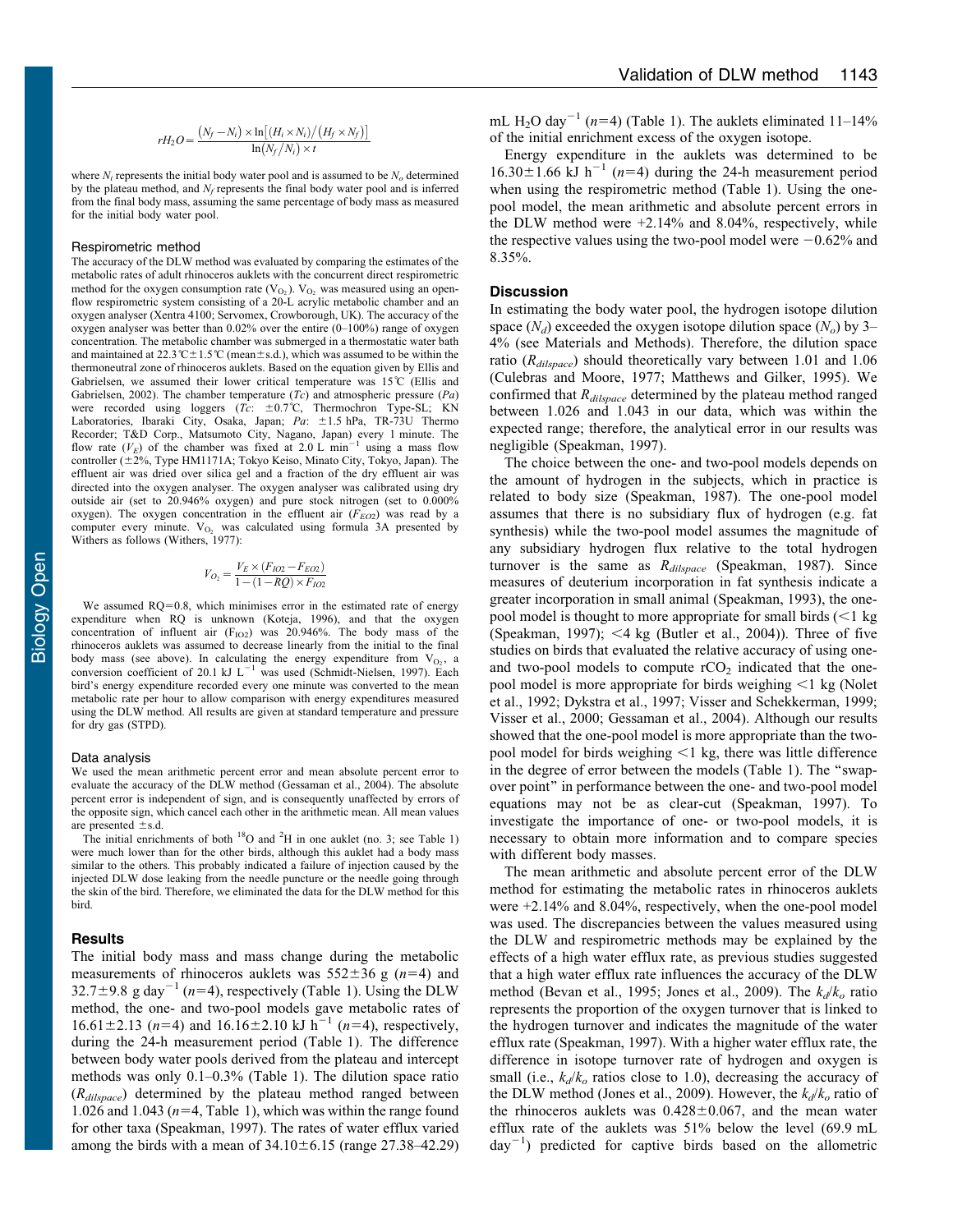| <b>Rhinoceros auklet</b>                       | No. 1      | No. 2      | No. 3         | No. 4      | No. 5      | Mean    | s.d.   |
|------------------------------------------------|------------|------------|---------------|------------|------------|---------|--------|
| Sex                                            | Female     | Male       | Female        | Male       | Male       |         |        |
| Initial body mass $(g)$                        | 510        | 562        | (495)         | 595        | 541        | 552     | 36     |
| Final body mass $(g)$                          | 481        | 540        | (456)         | 550        | 505        | 519     | 32     |
| Mass change (g day <sup>-1</sup> )             | 28.5       | 21.8       | (38.5)        | 44.6       | 35.8       | 32.7    | 9.8    |
| Measurement period (h)                         | 24.43      | 24.23      | (24.32)       | 24.20      | 24.15      |         |        |
| Initial injectate (moles)                      | 0.157      | 0.161      |               | 0.158      | 0.158      |         |        |
| Injectate enrichment                           |            |            |               |            |            |         |        |
| ${}^{2}H$ (ppm)                                | 39,858.99  | 39,858.99  | (39,858.99)   | 39,858.99  | 39,858.99  |         |        |
| ${}^{18}O$ (ppm)                               | 102,693.55 | 102,693.55 | (102, 693.55) | 102,693.55 | 102,693.55 |         |        |
| Initial enrichment                             |            |            |               |            |            |         |        |
| ${}^{2}H$ (ppm)                                | 493.13     | 448.68     | (298.98)      | 428.13     | 460.53     | 457.62  | 27.20  |
| $^{18}$ O (ppm)                                | 2881.59    | 2777.75    | (2382.41)     | 2723.19    | 2811.28    | 2798.45 | 66.26  |
| Final enrichment                               |            |            |               |            |            |         |        |
| ${}^{2}H$ (ppm)                                | 468.55     | 432.71     |               | 413.46     | 446.45     | 440.29  | 23.19  |
| $18$ O (ppm)                                   | 2761.73    | 2680.86    |               | 2639.53    | 2709.49    | 2697.90 | 51.34  |
| Body water pool – plateau method               |            |            |               |            |            |         |        |
| $N_d$ (moles)                                  | 17.92      | 21.11      |               | 22.25      | 19.93      | 20.30   | 1.85   |
| $No$ (moles)                                   | 17.67      | 20.54      |               | 21.68      | 19.32      | 19.80   | 1.72   |
| % TBW $(^{18}O)$                               | 62.42      | 65.86      |               | 65.65      | 64.36      | 64.57   | 1.58   |
| Dilution ratio (R <sub>dilspace</sub> )        | 1.026      | 1.040      |               | 1.038      | 1.043      | 1.037   | 0.007  |
| Body water pool – intercept method             |            |            |               |            |            |         |        |
| $N_d$ (moles)                                  | 17.86      | 21.06      |               | 22.20      | 19.89      | 20.25   | 1.85   |
| $N_o$ (moles)                                  | 17.61      | 20.49      |               | 21.63      | 19.29      | 19.75   | 1.72   |
| % TBW $(^{18}O)$                               | 62.23      | 65.71      |               | 65.51      | 64.24      | 64.42   | 1.60   |
| Dilution ratio (Rdilspace)                     | 1.014      | 1.028      |               | 1.026      | 1.031      | 1.025   | 0.008  |
| $k_d$ (day <sup>-1</sup> )                     | 0.0726     | 0.0541     |               | 0.0534     | 0.0458     | 0.0565  | 0.0114 |
| $k_o$ (day <sup>-1</sup> )                     | 0.1426     | 0.1308     |               | 0.1210     | 0.1323     | 0.1317  | 0.0089 |
| $k_d$ : $k_o$                                  | 0.509      | 0.414      |               | 0.441      | 0.346      | 0.428   | 0.067  |
| Metabolic rate – one-pool model (kJ $h^{-1}$ ) | 13.76      | 17.61      |               | 16.35      | 18.72      | 16.61   | 2.13   |
| % difference with respirometry                 | $-2.96$    | 2.19       |               | $-8.83$    | 18.17      | 2.14    | 11.59  |
| Metabolic rate – two-pool model (kJ $h^{-1}$ ) | 13.39      | 17.10      |               | 15.85      | 18.29      | 16.16   | 2.10   |
| % difference with respirometry                 | $-5.60$    | $-0.73$    |               | $-11.60$   | 15.45      | $-0.62$ | 11.60  |
| Water efflux rate (mL day <sup>-1</sup> )      | 33.31      | 27.38      |               | 42.29      | 33.41      | 34.10   | 6.15   |
| Metabolic rate – respirometry (kJ $h^{-1}$ )   | 14.18      | 17.23      | (19.00)       | 17.93      | 15.84      | 16.30   | 1.66   |

<span id="page-3-0"></span>Table 1. Body masses, background isotope levels, dose details, isotope dilution spaces, turnover rates and ratios, metabolic rates, and water efflux rates for five rhinoceros auklets used in the DLW validation.

The data for auklet no. 3 were removed from the mean and s.d. because the DLW dose was likely injected incorrectly. For the calculation of metabolic rate using the DLW method, body water pool derived <sup>18</sup>O using the platea

equation of Nagy and Peterson ([Nagy and Peterson, 1988](#page-4-0)). This means that rhinoceros auklets have a greater oxygen turnover rate relative to hydrogen, corresponding to an enormous  $rCO<sub>2</sub>$  relative to the water efflux rate. This result supports the suggestion that water efflux is unlikely to be an issue for seabirds because the metabolic rates are sufficiently higher than the water efflux rates [\(Shaffer, 2011](#page-4-0)). Therefore, the water efflux rates may have little influence on the errors observed in this study.

As an alternative possibility, a previous study suggested that the magnitude of the reduction in blood oxygen isotope levels between injection and sampling likely influences the accuracy of the DLW method [\(Gales, 1989](#page-4-0)). The auklets in our experiment eliminated only 11–14% of the initial enrichment excess of the oxygen isotope. This is probably because the subjects were inactive and the experiment was relatively short (24 h). A validation study showed that the duration of measurement with the DLW method (i.e., the amount of oxygen isotope eliminated) significantly influences the absolute percent error of  $rCO<sub>2</sub>$ , and a relatively long measurement period has greater accuracy ([Gessaman et al., 2004](#page-4-0)). Therefore, low oxygen isotope elimination may lead to the differences between the methods seen in this study.

We found that the one-pool model in the DLW method was more accurate for rhinoceros auklets, and the 8.04% error observed here was within the level of accuracy reported by Speakman [\(Speakman, 1997\)](#page-4-0). We concluded that the DLW method can yield reasonable estimates of  $CO<sub>2</sub>$  production and metabolism in rhinoceros auklets under laboratory conditions.

# Acknowledgements

We thank Yuuya Suzuki and Megumi Shikata for their assistance in the field, Yutaka Watanuki for his valuable suggestions and help, and Naoki Tomita for help with the isotope analysis. This work was conducted with permits from the Ministry of the Environment (no. 00303001). Parts of this study were conducted with the support of the Meijo University AGRIOMICS project.

# Competing Interests

The authors have no competing interests to declare.

# References

- Adams, N. J., Brown, C. R. and Nagy, K. A. (1986). Energy expenditure of freeranging Wandering Albatrosses Diomedea exulans. Physiol. Zool. 59, 583-591.
- [Bevan, R., Speakman, J. R. and Butler, P. J.](http://dx.doi.org/10.2307%2F2390088) (1995). Daily energy expenditure of [tufted ducks - a comparison between indirect calorimetry, doubly labelled water and](http://dx.doi.org/10.2307%2F2390088) heart rate. [Funct. Ecol.](http://dx.doi.org/10.2307%2F2390088) 9, 40-47.
- [Birt-Friesen, V. L., Montevecchi, W. A., Cairns, D. K. and Macko, S. A.](http://dx.doi.org/10.2307%2F1937540) (1989). [Activity-specific metabolic rates of free-living Northern Gannets and other seabirds.](http://dx.doi.org/10.2307%2F1937540) Ecology 70[, 357-367.](http://dx.doi.org/10.2307%2F1937540)
- [Butler, P. J., Green, J. A., Boyd, I. L. and Speakman, J. R.](http://dx.doi.org/10.1111%2Fj.0269-8463.2004.00821.x) (2004). Measuring [metabolic rate in the field: the pros and cons of the doubly labelled water and heart](http://dx.doi.org/10.1111%2Fj.0269-8463.2004.00821.x) [rate methods.](http://dx.doi.org/10.1111%2Fj.0269-8463.2004.00821.x) Funct. Ecol. 18, 168-183.
- Culebras, J. M. and Moore, F. D. (1977). Total body water and the exchangeable hydrogen. I. Theoretical calculation of nonaqueous exchangeable hydrogen in man. Am. J. Physiol. 232, R54-R59.